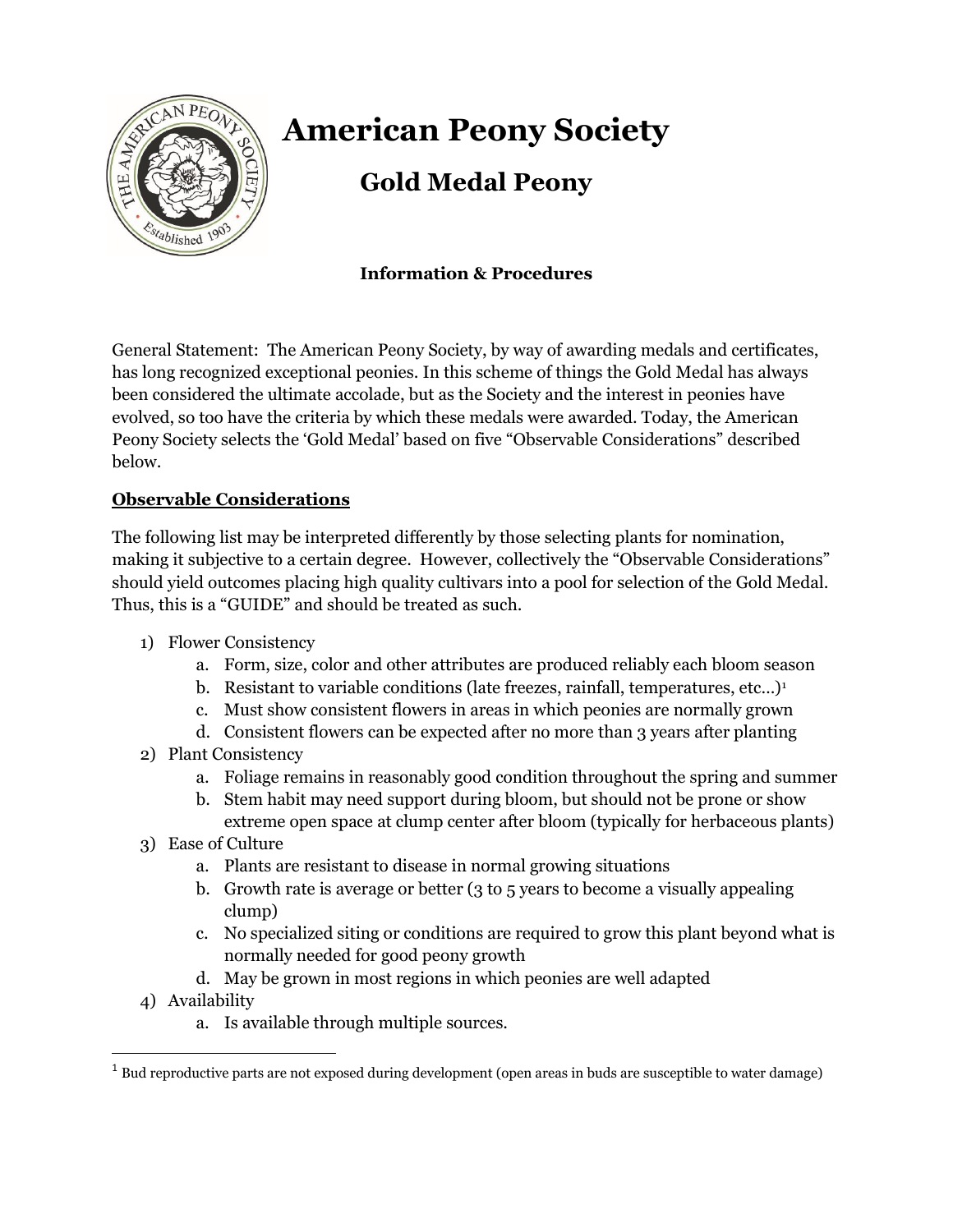- b. May be reliably propagated without specialized techniques and is easily propagated using typical propagating techniques
- c. Is reasonably priced for gardeners familiar with peonies (prices are not considered for low budget consumers, but should not be extreme for type and value the market is demanding)
- 5) Distinction
	- a. Flowers and/or plants have a quality that reasonably differentiates them from other cultivars<sup>2</sup>
	- b. Unique qualities may include:
		- i. Flower color
		- ii. Flower form
		- iii. Flower size
		- iv. Fragrance
		- v. Abundant bloom
		- vi. Unique foliage (color, size, etc…)
		- vii. Unique plant habit
	- \*\*\*Longevity and Trials<sup>3</sup>

Nominated cultivars must be widely grown in multiple regions and must have been registered for a minimum of five years.

#### **Procedures for Selection of Gold Medal Peony**

- 1. Nomination
	- a. A single member may submit up to 3 cultivar nominations through website, email or postal mail submission
		- i. Member submission forms for nominations are distributed in February and entries close May 15
	- b. Nominees must reasonably fulfill the five Observable Considerations **(it is important to eliminate suspect cultivars no matter how much they are individually favored)**
	- c. Nominees must be listed within the APS Peony Registry
	- d. Seedlings, garden named plants and plants in commerce but not within the Peony Registry are **not** to be considered for nomination.
	- e. Nominations are collected by the Awards Chair or another designated member.
- 2. Selection from nominations
	- a. Awards Chair will submit nominations for vetting by the Awards Committee
	- b. Removal of cultivars from the nomination listing may include:
		- i. Cultivars not found in the Peony Registry
		- ii. Cultivars which have already received the GM

<sup>&</sup>lt;sup>2</sup> Reference to distinctive plant qualities are not related to the Award of Landscape Merit. These distinctive plant qualities are ornamental in nature.

<sup>&</sup>lt;sup>3</sup> APS recommends members submitting nominations have firsthand experience with plants they are nominating. Nominations should not be solely based on images, other's opinions, polls (not a popularity contest), bouquets, etc…